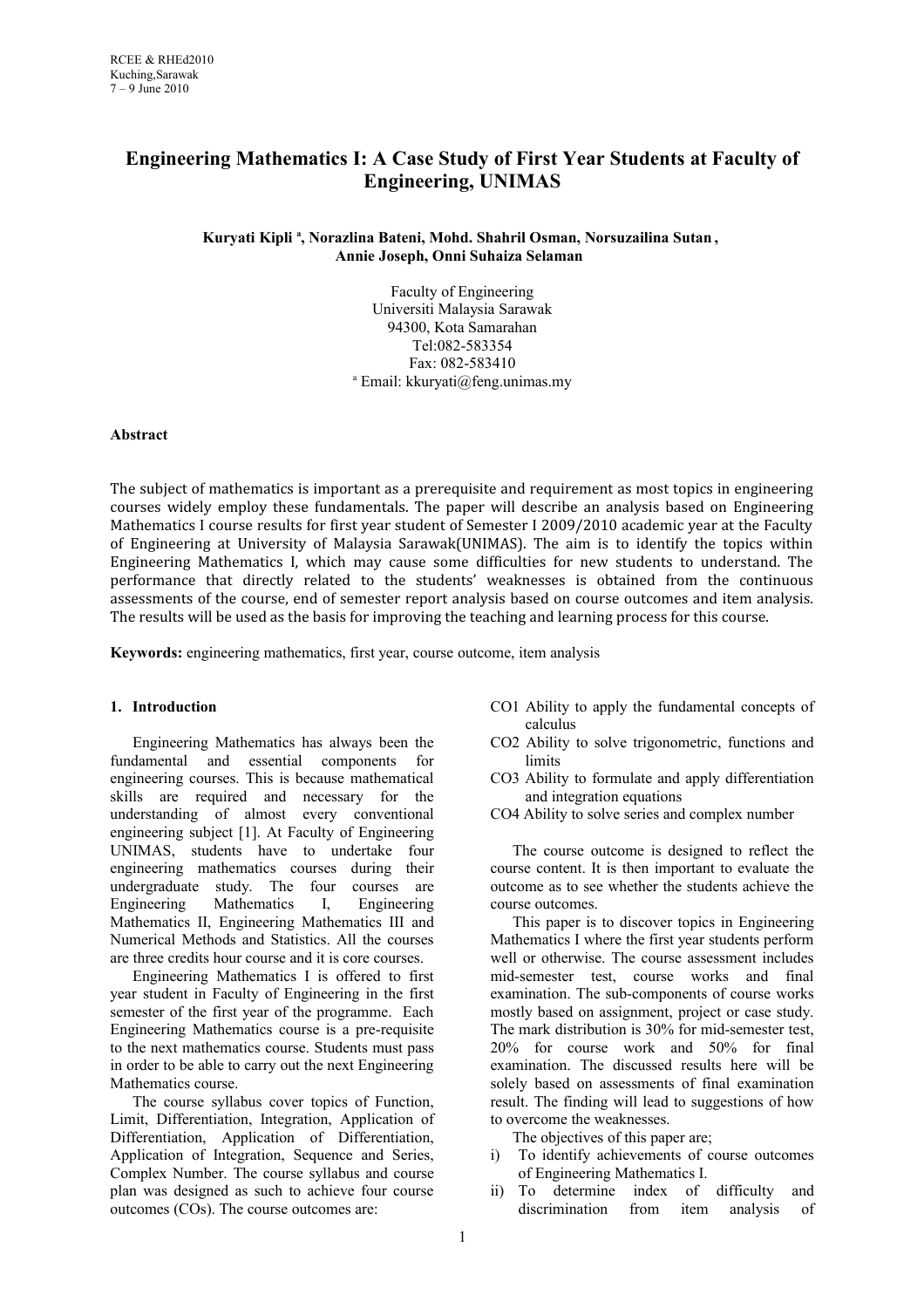Engineering Mathematics I final examination questions.

iii) To suggest areas of improvement of teaching and learning process for Engineering Mathematics I.

## **2. Methodology**

In this study, two analysis was carried out which are course outcomes achievement analysis and item analysis. The data of students score used in this analysis is based on final examination result only.

### *2.1. Data Collection*

This study is based on a first year group of students on a degree programme in engineering. The group constituted of 298 registered students from four different engineering programmes which are Electronics, Mechanical, Civil and Chemical Engineering.

Data collected for this analysis is from final examination marks only which contribute 50% of the final result. The examinations for Engineering Mathematics are 3 hours where the students have to answer 5 questions. Each of the question will assessed different course outcomes or different topics. The questions have gone through qualitative analysis during examination vetting done by a group of expert in this area.

Table 1 shows the questions of which course outcomes is assessed. Notice that two questions were posed in order to assessed CO3. This question is to test on integration and differentiation topic.

Table 1. Mapping of Question No with COs

| <b>Ouestion No.</b> | <b>Course Outcomes Assessed</b> |
|---------------------|---------------------------------|
|                     |                                 |
|                     | നാ                              |
|                     | നദ                              |
|                     |                                 |

### *2.2 Course Outcomes*

Course outcomes achievement is identify through end semester report analysis of final examination Engineering Mathematics I. It is measured based on percentage of marks of each question of final examination which is tabulated in Table 2. Table 2 is adopted in Faculty of Engineering in order to check the achievement of course outcomes. CO is achieved if >50% of students scored on the questions.

Table 2. Level and range of Course Outcomes Achievement

| <b>Strongly Not Achieved</b> | $< 25\%$      |  |
|------------------------------|---------------|--|
| Not Achieved                 | $25% - 49%$   |  |
| Achieved                     | $50\% - 74\%$ |  |
| <b>Strongly Achieved</b>     | $< 75\%$      |  |

### *2.3. Method in Item Analysis*

The question posed in the final examinations will also analyzed to check the appropriateness. This is acomplished by means of performing Difficulty index (p) and Discrimination index (D) analysis. The Difficulty index is defined as the proportion (%) of students who get a question right where p ranged from 0 to 1. When P is multiplied by 100, it ranges from 0% (for a very difficult item) to 100% (for a very easy one) [2].

Difficulty Index (p) equation is defined as in Eq. 1:

$$
P = \left(\sum_{U} + \sum_{L}\right) / (2N(Score_{\text{max}}))
$$
\n(1)

Where,

 $\sum$  *U* = sum of scores for upper 25%-35%  $\sum_{L}$  = sum of scores for upper 25%-35%  $N = 25 \% - 35%$  of number tested

*Score*<sub>max</sub> =highest possible score on the question

The Discrimination index is defined as the difference in proportions of students who get an item right in two selected criterion group of examinees. Normally, when items being develop, the aim is to have the items to be sensitive to differences among individuals on the attribute range. D values ranges from  $-1.0$  to  $+1.0$ . Generally, a positive discrimination suggest that the item is discriminating between the criterion groups in the direction as desired by the item developer.

The equation for Discrimination index (D) is defined in Eq.2:

(2)

The analysis was performed by taking 30% of high score and 30% of lower score group. Each of the questions is analyzed using Difficulty index (p) and Discrimination index (D).

The results will follow the classification from Reference [3]. It classifies item difficulty as "easy" if the index is .85 or above; "moderate" if it is between .51 and .84; and "hard" if it is .50 or below. It classifies item discrimination as "good" if the index is above .30; "fair" if it is between .10 and .30; and "poor" if it is below .10.

# **3. Results and discussion**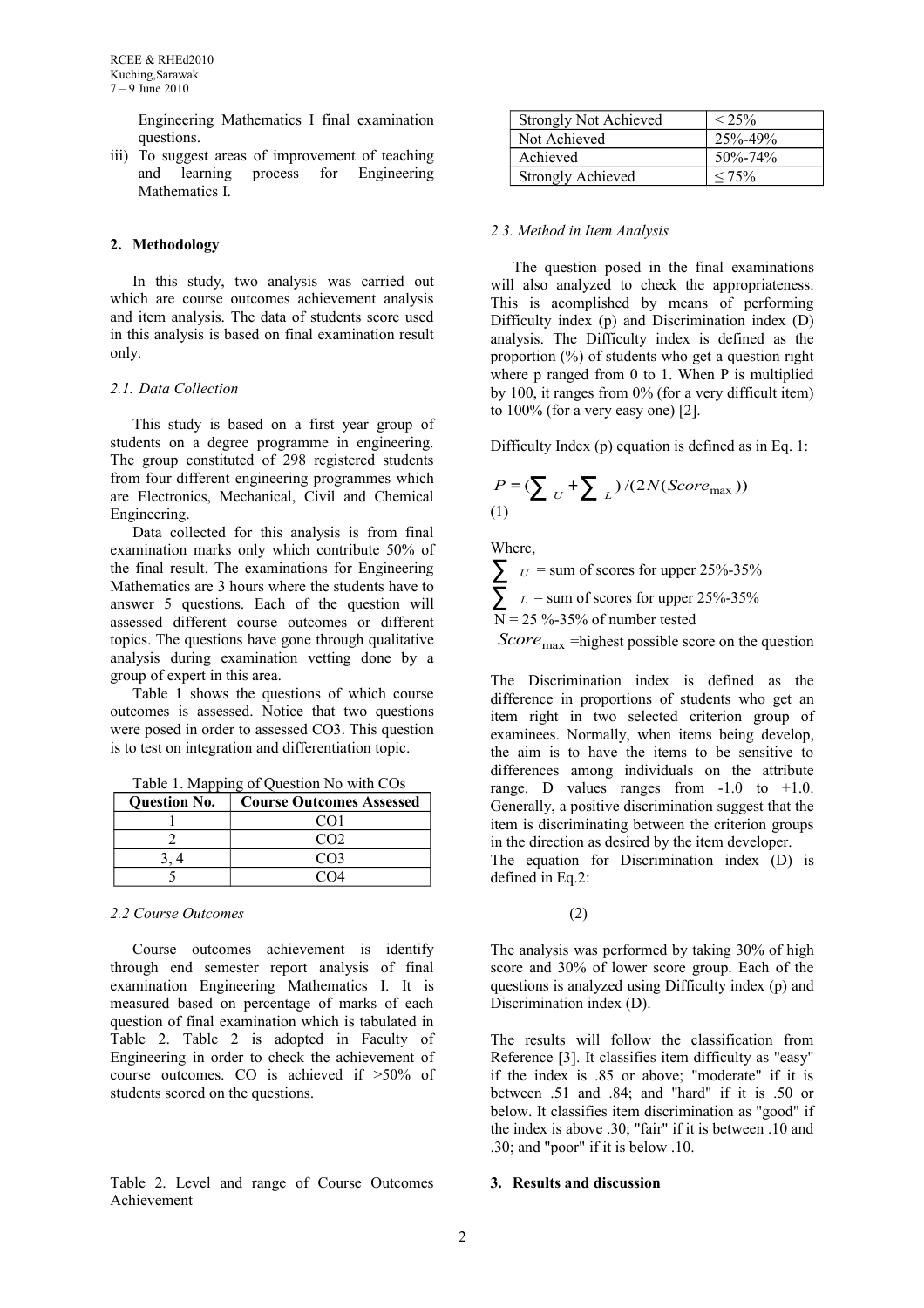This section will elaborate results of the analysis of course outcomes and item analysis.

#### *3.1. Course Outcomes Achievement*

Fig. 1 illustrates the course outcomes achievement based on final examination only. Overall, CO4 is the *strongly achieved* outcomes with 132 students out of 298 achieved it. This is followed by CO3 with 164 *achieved* the CO. The *strongly not achieved* and *not achieved* outcome is both from CO2 with 67 and 111 students' respectively.



Fig. 1. Course Outcomes achievement based on final examination.

To illustrate this further, Table 3 grouped the course outcomes achievement into just 2 categories which is achieved and not achieved. It shows that CO2 significantly is not achieved compared to other CO. More than 60% of the students did not manage to achieve CO2.

Table 3. Percentage of course outcomes achieved and not achieved

This analysis revealed that CO2 is not achieved due to poor student performance in answering question no.2 (as mapped in Table 1).

#### *3.2. Item Analysis*

Item analysis is to determine index of difficulty and discrimination of the final examination question of Engineering Mathematics I. Item difficulty will provide an idea of how difficult is the final examination questions. Item discrimination is also to measure how well the questions able to separate between high score and low score student.

Table 4. shows the item difficulty and item discrimination for all of the questions posed to students during final examination. The results proved that there are balance and moderate set of questions for the final examinations.

Table 4. Item analysis for questions

| Index/<br><b>Question No</b> | <b>O1</b> | $\Omega$ | О3   | О4   | $\overline{O5}$ |
|------------------------------|-----------|----------|------|------|-----------------|
| Discrimination,              |           |          |      |      |                 |
|                              | 0.29      | 0.39     | 0.23 | 0.36 |                 |
| Difficulty, P                | 0.66      |          |      | 0.46 |                 |

For the purpose of this study, questions with non-achieved CO and strongly achieved will be discussed. Focusing on question no.2, the discrimination index of 0.39 revealed that question no.2 has good discrimination. Thus, CO2 is not achievable is unrelated with question design being too difficult, but because there are high number of students whom are weak in the assessed topic. Question no.2 is assessing student to solve limits problem.

Focusing on question no.5 (CO4), results in Table 4 proved question is moderate with good discrimination similar to question no.2. Question no.5 deals with series and complex number. More students are actually competent or having no problem in this topics.

As mentioned earlier, this study is based on final examination only. If the course work and midsemester test are being included in the analysis, all course outcomes are probably accomplished.

### **4. Conclusion**

Based on final examination results analysis, it shows that three out of four COs was achieved. CO2 are the strongly not achieved CO.

Index of difficulty and discrimination proved questions posed in Engineering Mathematics I final examination are balance question with difficulty ranging from 0.47 to 0.79 while discriminate well between high score and low score students.

It is discovered that limits are the most difficult topic for students of Engineering Mathematics I whereas series and complex number is the easiest or most students are competent with. Hence, limits topic should be given more emphasize during lecture. More tutorial or assignments on this area is suggested to build up better understanding on solving this problem. Furthermore, it is also recommended that more time allocated on limits topic. Further study to investigate the effectiveness of the action taken will be carried out.

It is tempting to extend the study to investigate the course outcomes achievement and item analysis based on mid-semester test as well to further confirm this paper outcome.

#### **Acknowledgements**